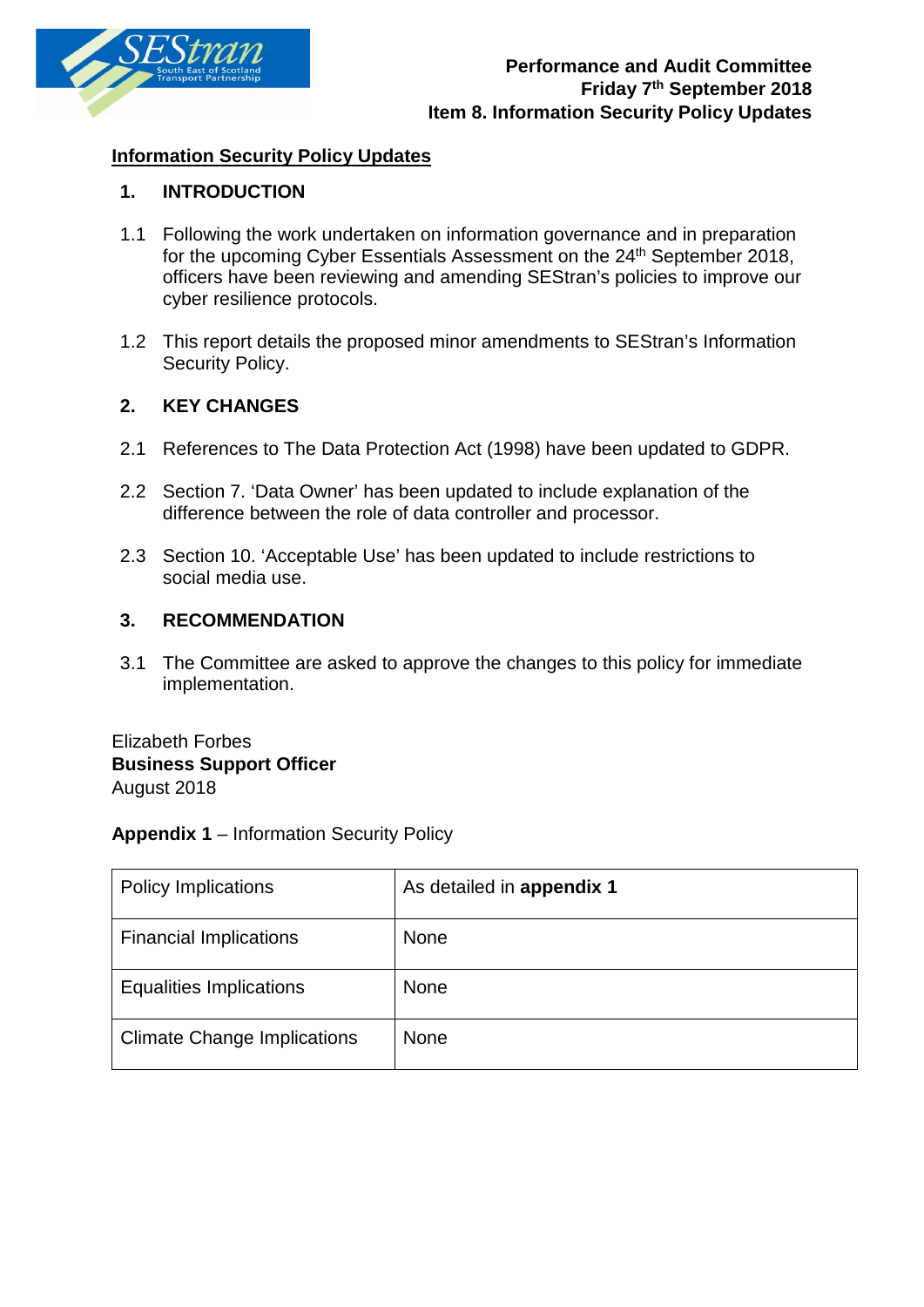**Item 8. Appendix 1**



# INFORMATION SECURITY POLICY

# DOCUMENT VERSION CONTROL – GOVERNANCE SCHEME

| <b>Date</b> | <b>Author</b>  | <b>Version</b> | <b>Status</b>  | <b>Reason for Change</b>                            |
|-------------|----------------|----------------|----------------|-----------------------------------------------------|
| Dec 2016    | <b>SEStran</b> | 1.0            | Policy created |                                                     |
| Oct 2017    | <b>SEStran</b> | 1.1            | Final          | Version control status<br>added.                    |
| August 2018 | <b>SEStran</b> | 1.2            | Final          | Minor amendments for<br>cyber security<br>purposes. |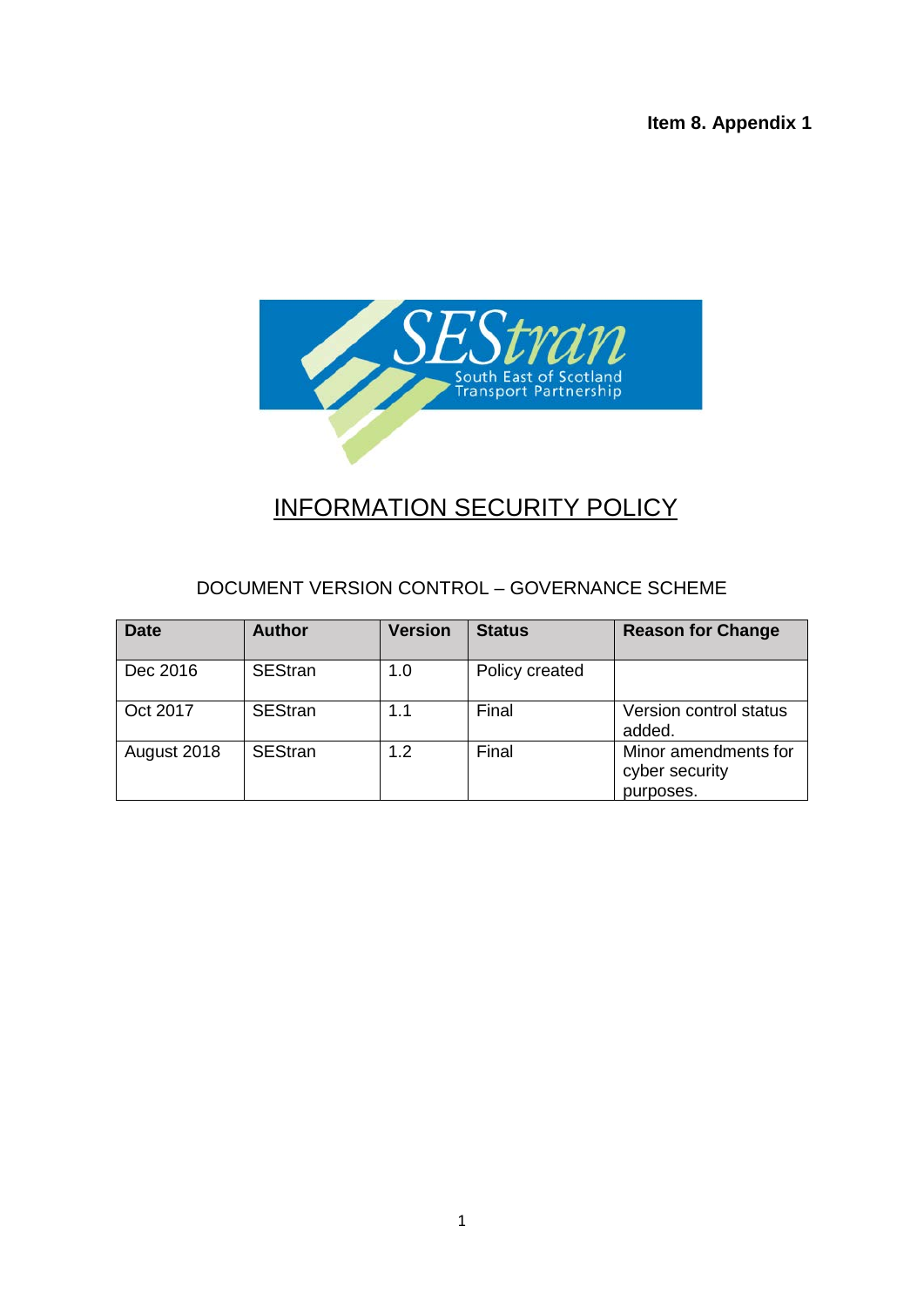# **INFORMATION SECURITY POLICY**

## **1. Introduction**

The objective of this policy is to ensure that SEStran and all its assets are adequately protected against threats to confidentiality, integrity and availability.

SEStran relies on information to fulfil its outcomes, goals and obligations. Information and the systems we hold and use represent an extremely valuable asset both to SEStran and potentially to others. The increasing reliance on information technology for the delivery of the services provided by SEStran make it necessary to ensure that these systems are developed, operated, used and maintained in a safe and secure fashion.

Threats to Information Security are becoming more widespread, ambitious and increasingly sophisticated. The consequences of the loss and misuse of confidential and sensitive information can not only be significant to the organisation but can be devastating to individuals. It is essential, therefore, that all information processing systems within SEStran, in whatever format, are protected to an adequate and effective level from disruption or loss of service or compromise whether through accidental or malicious damage.

It is necessary to have an Information Security Policy ('the Policy') to provide the guidelines and framework for ensuring that the confidentiality, security and integrity of information held by SEStran, its services and officers is maintained. This policy should serve as a pillar and guideline for the development of the associated security policies, procedures and standards.

# **2. Scope**

This policy applies to all employees of SEStran, contractors, visitors and anyone not employed by the organisation but engaged to work with or who have access to SEStran information, e.g. contractors or consultants who work through SEStran.

This policy applies to all locations from which SEStran systems are accessed (including home use). Where there are links to enable other organisations to have access to SEStran information, they must confirm the security policies they operate meet our security requirements or the risk is understood and mitigated. (With the exception of third party customers utilising SEStran systems.)

For the purpose of this policy, "Devices" shall mean all computers, laptops, telephone, smart phones, tablets and potable equipment.

# **3. Review and Audit**

The SEStran Partnership Director is responsible for regular review of the policy in the light of changing circumstances. The review will occur annually or when there are significant changes. The Partnership Director has a responsibility to ensure that the policy is appropriate for the protection of SEStran's interests.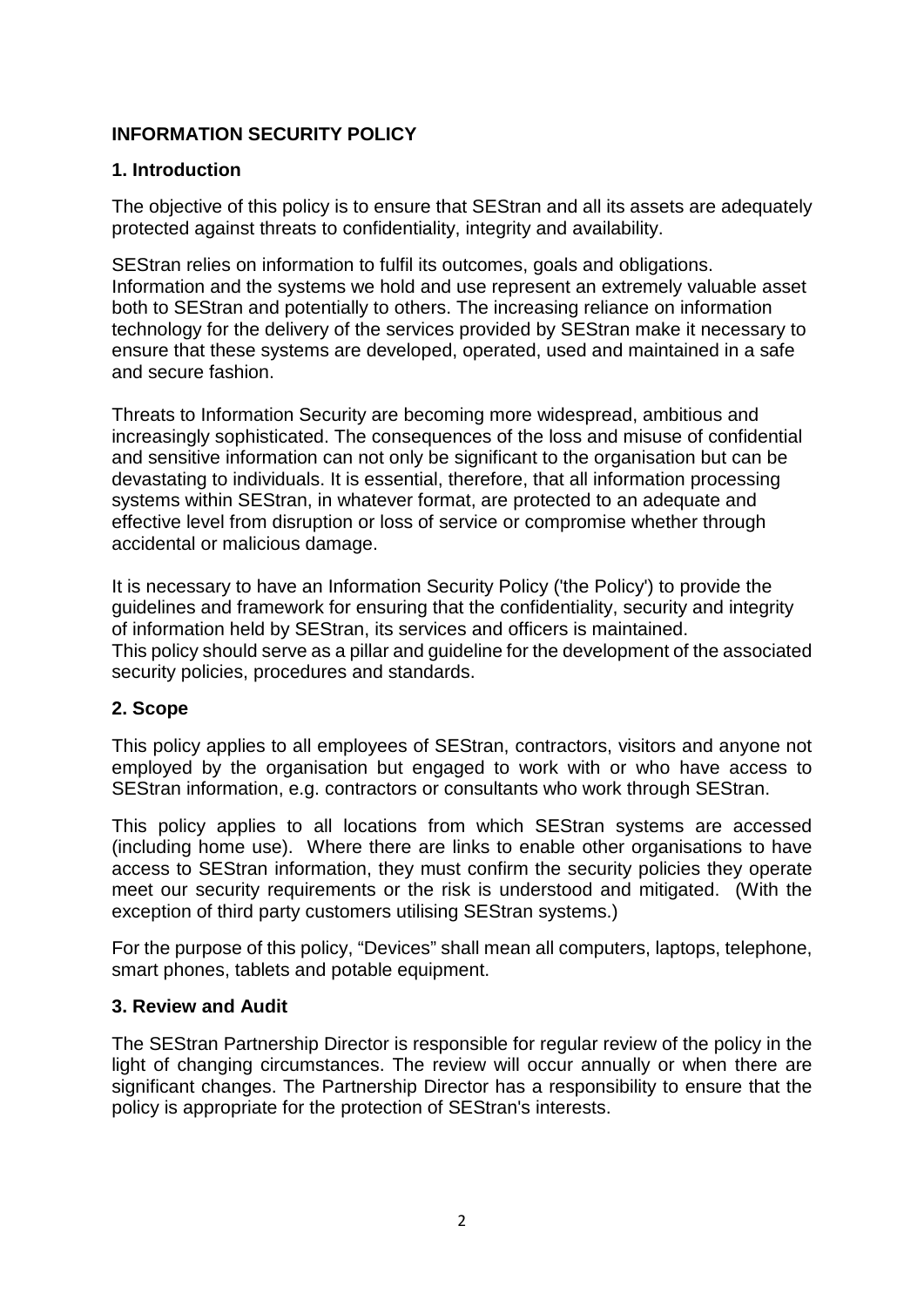# **4. Content**

Information is and should be considered as one of our most valuable assets. These assets should not be given away, stolen, modified without authorisation, or lost without trace or hope of recovery. Protecting our organisation from the threats against our assets is the responsibility of everybody.

Information can exist in various forms. It can be printed or written on paper, stored electronically, transmitted by post or using electronic means, or spoken in conversation. Whatever forms the information takes, or means by which it is shared or stored, it should always be appropriately protected.

We will define information security as the preservation of the following:

- $\triangleright$  Availability: Ensuring that quality information is available when needed.
- Confidentiality: Protecting business information from unauthorised disclosure.
- $\triangleright$  Integrity: Ensuring that business information can be relied upon by being protected from unauthorised alteration, faulty processing, destruction or loss.

Information security is achieved by managing and implementing a suitable set of controls. These controls may be implemented in the form of policies, procedures, organisational structure, and software or hardware functions. They ensure that every specific security objective SEStran defines as necessary is met, and ensure that the levels of confidentiality, integrity and availability achieved are acceptable under all circumstances.

The purpose of the Policy is to protect SEStran assets from all threats, whether internal or external, deliberate or accidental.

SEStran will ensure that:

- $\triangleright$  Information will be protected against unauthorised access
- $\triangleright$  Confidentiality of information will be assured
- $\triangleright$  Integrity of information will be maintained
- $\triangleright$  Access to information and other assets will only be given to those individuals whose duties require it and who have the necessary authority and security clearance
- $\triangleright$  Regulatory and legislative requirements will be met
- $\triangleright$  Information Security Training will be provided as part of Employee Induction
- $\triangleright$  All breaches of Information Security, actual or suspected, will be reported and investigated
- $\triangleright$  Standards will be produced to support the policy
- $\triangleright$  Business requirements for the availability of information and information systems will be met
- $\triangleright$  The policy and related procedures will be monitored and reviewed to ensure that they remain relevant and effective.
- $\triangleright$  All Managers are directly responsible for implementing the policy within their business areas, and for adherence by their staff
- $\triangleright$  It is the responsibility of each employee to adhere to the Information Security Policy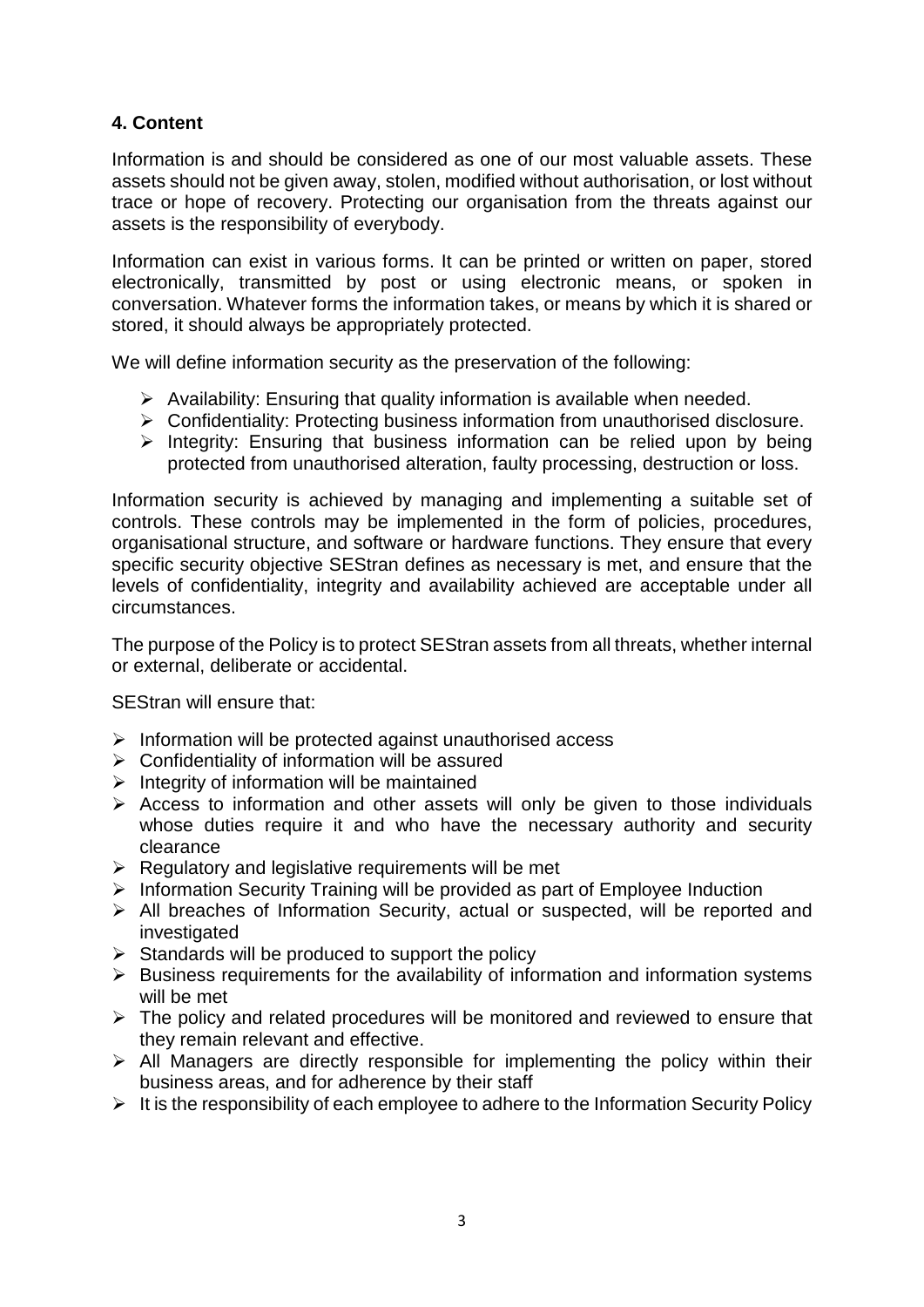# **5. Legal Requirements**

Some aspects of information security are governed by legislation; the most notable U.K. Acts are:

- → The Data Protection Act (1998) GDPR
- $\triangleright$  Copyright, Designs and Patents Act (1988)
- Computer Misuse Act (1990)
- Regulation of Investigatory Powers Act (2000)
- $\triangleright$  Human Rights Act (2000)
- Equality Act (2010) (2012)
- **▶ Contracts Legislation**
- $\triangleright$  Freedom of Information Act (2000)
- Local Government (Scotland) Act

## **6. Roles & Responsibilities**

The objective of defining roles and responsibilities is to ensure that SEStran staff are aware of security risks and their responsibilities to minimise the threats.

SEStran's policy is to accept all reasonable obligations in respect of information security and to protect its information resources by implementing best practices that achieve an effective balance between cost and risk.

The Partnership Director is accountable for Information Security within SEStran.

Line managers, permanent and contract staff are all responsible for the day to day implementation of the Security policy.

## **7. Data Owner**

Owners of data and information are expected to establish appropriate access controls for their data. Access to data should be limited to the appropriate set of people. Access is granted to employees when it is required for them to perform their jobs based on appropriate authorisation as defined by applicable policies and procedures. Access to certain data may be more restricted for legal and regulatory purposes.

Key responsibilities include:

- ▶ Data subject enquiry procedures as required by The Data Protection Act (1998) GDPR.
- $\triangleright$  Preparing details of who can access what information, how and when, according to the particular classification of the information. Also refer to SEStran Publication Scheme

[http://www.sestran.gov.uk/uploads/12\\_05\\_16\\_sestran\\_guide\\_to\\_information\\_avai](http://www.sestran.gov.uk/uploads/12_05_16_sestran_guide_to_information_available_through_our_publication_scheme_v2.pdf) [lable\\_through\\_our\\_publication\\_scheme\\_v2.pdf](http://www.sestran.gov.uk/uploads/12_05_16_sestran_guide_to_information_available_through_our_publication_scheme_v2.pdf)

 $\triangleright$  Ensuring the system is maintained in an effective and controlled manner.

It is important to know the difference between a data controller and a data processor. A data controller is an organisation that determines the purposes for which, and the way in which, personal data is processed. By contrast, a data processor is an organisation that processes personal data on behalf of the controller.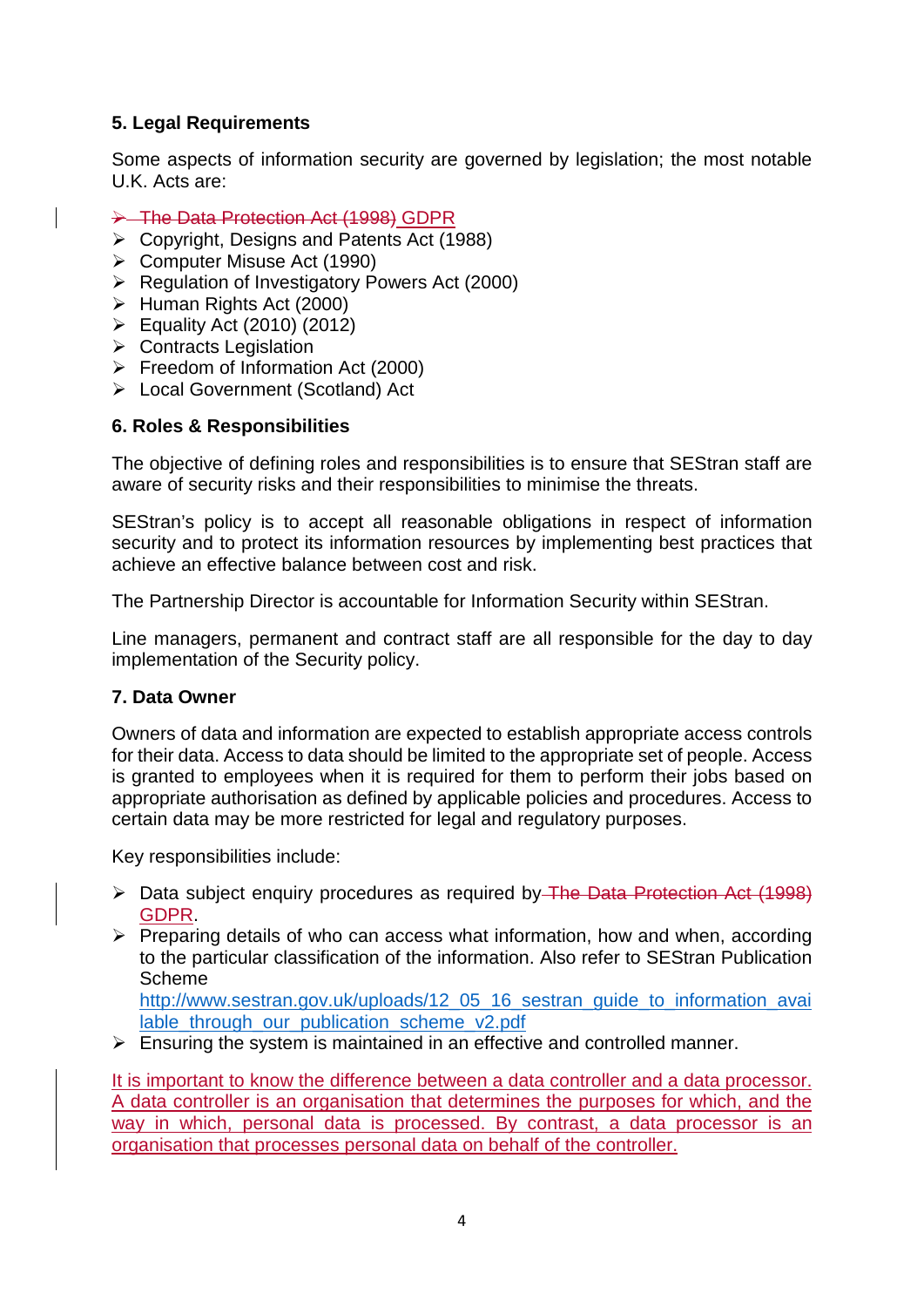# **8. Management Duties**

It is the responsibility of managers to ensure the following, with respect to their staff:

- $\triangleright$  All current and future staff should be instructed in their security responsibilities.
- $\triangleright$  Staff using IT systems/media must be trained in their appropriate use.
- $\triangleright$  Staff must not be able to gain unauthorised access to any of SEStran systems or data.
- $\triangleright$  Managers should determine which individuals are given authority to access specific information systems. The level of access to specific systems should be on a job function need, irrespective of status.
- $\triangleright$  All staff should be aware of the confidentiality clauses in their contract of employment.
- Managers must ensure that HR and IT Services are advised immediately about staff changes affecting computer access (e.g. job function changes leaving department or organisation) so that access and privileges may be modified as appropriate and in accordance with Induction/Leaving processes.
- $\triangleright$  Managers must ensure that all contractors undertaking work for SEStran have signed any relevant confidentiality and/or non-disclosure agreements.

Managers should ensure that all staff have access to and have read this Information Security Policy.

# **9. Staff Duties**

It is the responsibility of each member of staff to ensure that they:

- $\triangleright$  Perform no actions which may result in a breach of Information Security.
- $\triangleright$  Report any breach, or suspected breach of security to their manager or directly to the Partnership Director.
- $\triangleright$  Obtain, read, understand and agree to the responsibilities within this Information Security Policy and its associated documents.
- Do not expose or give access to data to someone who would not otherwise be granted access to it.

# **10. Acceptable Use**

All use of computer systems, mobile devices and assets within SEStran will comply with the acceptable use terms below. For the purpose of this policy, "acceptable use" is defined as:

- $\triangleright$  Commercial activity for SEStran business
- $\triangleright$  Research, development and learning
- $\triangleright$  Personal educational development and learning
- $\triangleright$  Administration and management of SEStran business
- $\triangleright$  Development work and communication associated with the above
- $\triangleright$  Consultancy work contracted to SEStran
- $\triangleright$  Reasonable use of computer facilities for personal correspondence, where not connected with any commercial activity, is at present regarded as acceptable. Employees are reminded about Freedom of Information implications and right to privacy.
- $\triangleright$  Personal social media accounts are restricted due to risk from third party apps.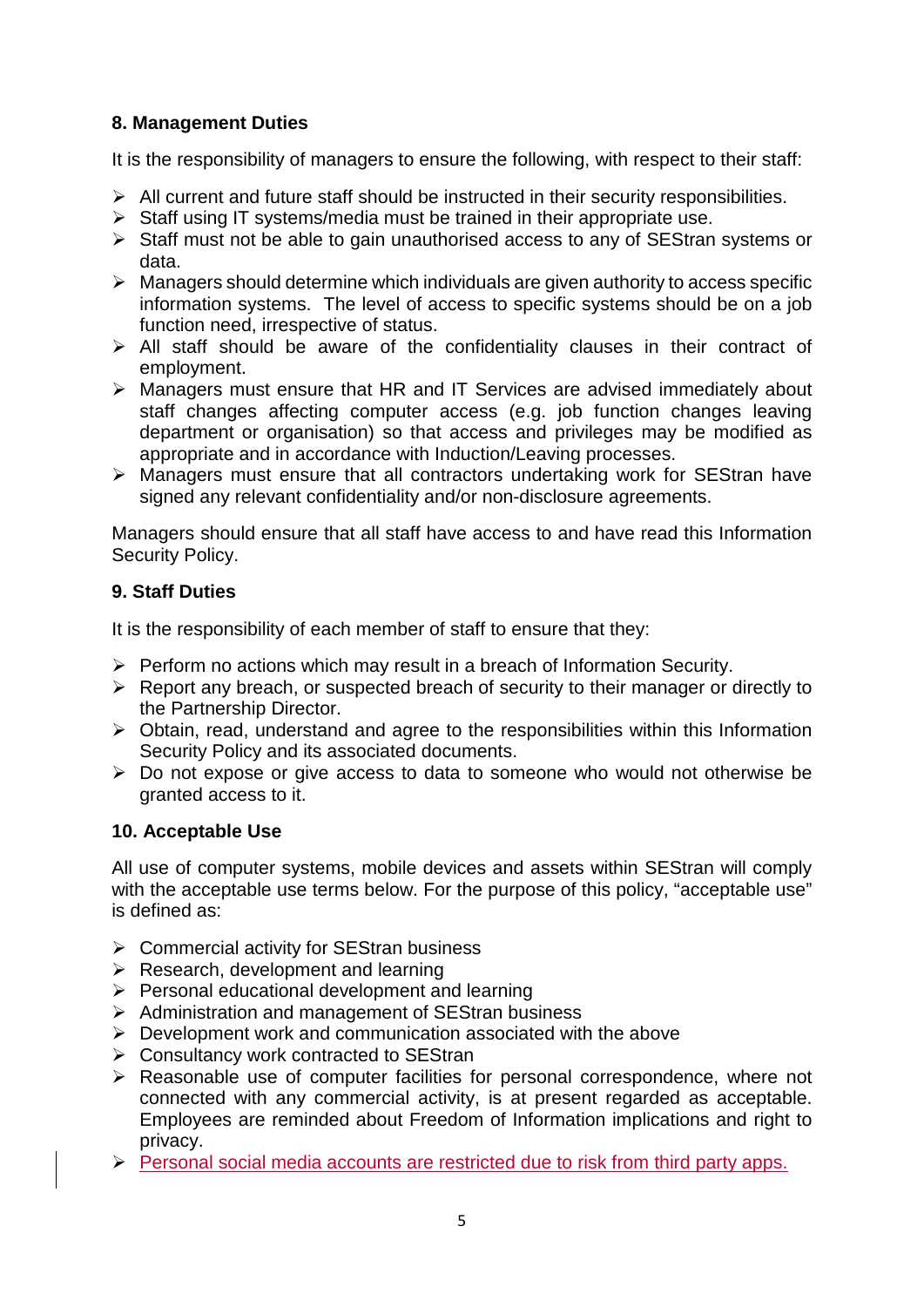All use of the facilities shall be lawful, honest and decent, and shall have regard to the rights and sensitivities of other people.

# **11. Inventory & Ownership**

An inventory of all computer and equipment and software will be maintained. It is the responsibility of IT to detail each item of computer and telephone related equipment. This information will be maintained in a centralised asset inventory system held by SEStran and IT Service Desk. All employees will be asked to sign the register for mobile devices.

An up to date register of all proprietary software will be maintained to ensure that SEStran is aware of its assets and that licence conditions are followed. This register will be maintained by IT Service Desk. The purchase of any software must be approved by the Partnership Director and must conform to the SEStran Procurement Policy.

# **12. Software Usage**

SEStran provides staff with the applications they require to perform their duties. It is therefore unlikely that any additional or external software will need to be imported or downloaded by individual users. In order to protect the integrity of our IT resources, the following rules must be followed at all times:

- $\triangleright$  All software within the company must have, and can only be used in accordance with, the appropriate licence agreement.
- $\triangleright$  Staff must not introduce or knowingly or recklessly transmit or distribute any bug. virus or rogue code of any format.
- $\triangleright$  Staff must not copy, remove or transfer software to any third party or non-SEStran equipment without written authorisation from the Partnership Director
- $\triangleright$  Staff must not modify software in any way, unless through authorised change control procedures.
- Staff must not corrupt, or attempt to corrupt, any data held within SEStran's computer systems.
- $\triangleright$  Staff must not use any software that has not been logged with and authorised by IT Service Desk.
- $\triangleright$  Staff must not load or install any purchased, donated or downloaded (including shareware or free software) onto any SEStran workstation without written authorisation from IT.

The use of pirated or illegal software or media (including movies and music) is strictly forbidden.

# **13. Hardware Usage**

SEStran provides staff with the information technology systems and equipment required to perform their duties. It is therefore unlikely that any additional or external hardware will need to be installed or connected by individual users. In order to protect the integrity of SEStran' IT resources, SEStran' employees and contractors must adhere to the following: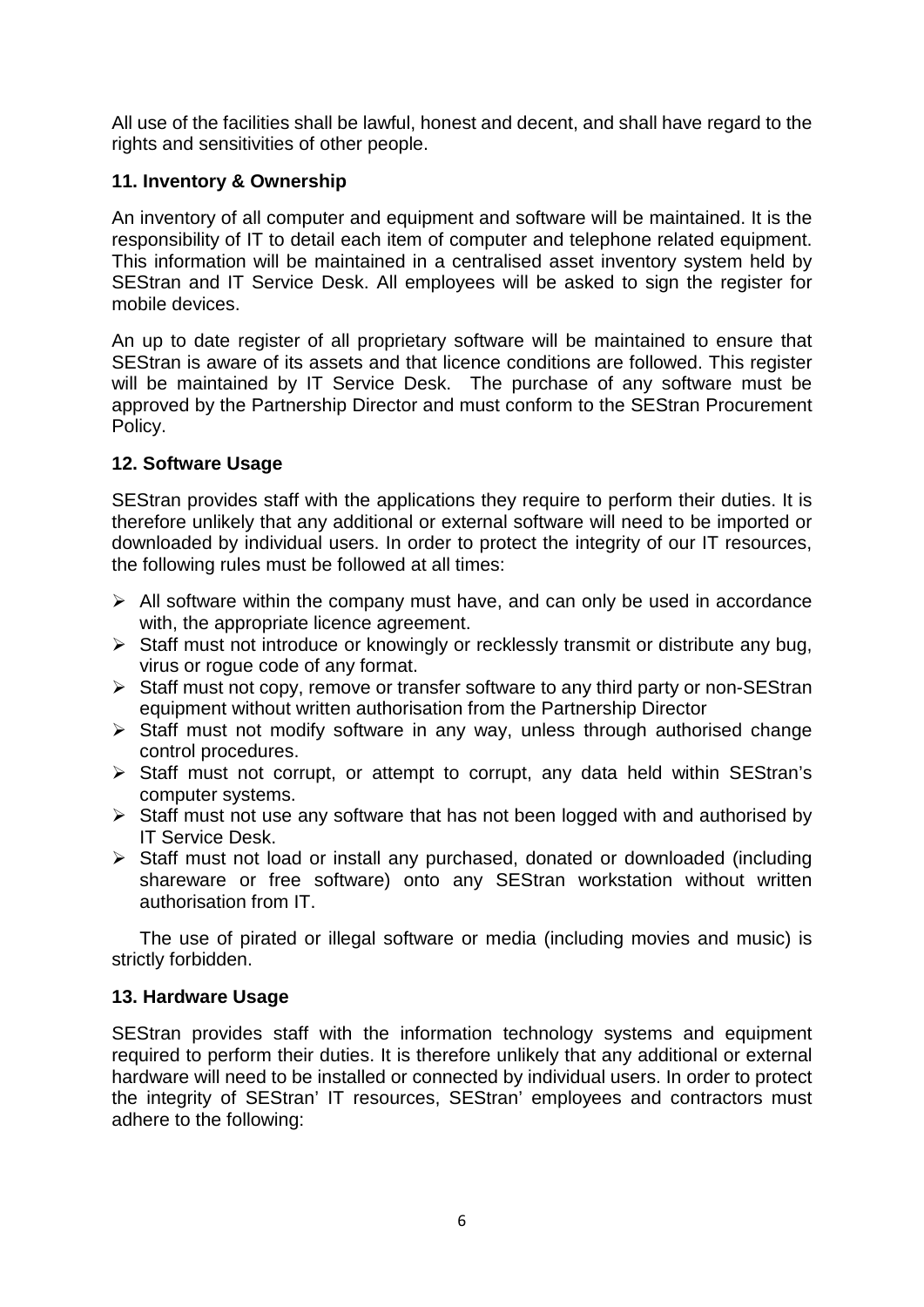- $\triangleright$  Make no modifications to any computer equipment or install, or attempt to install, any additional piece of hardware into or connected to any device, without authorisation.
- $\triangleright$  Not connect or insert any form of storage medium to any device prior to obtaining recorded authorisation from IT technical support staff and attending IT to have the device virus checked on a stand-alone virus checker.
- $\triangleright$  Not tamper with or damage or do any act which may in any way affect the output or performance of any computer or telephone equipment.
- $\triangleright$  Not use SEStran computer equipment and systems (hardware or software) to send or knowingly receive any material which is offensive, abusive, indecent, obscene or menacing.
- $\triangleright$  Not connect to use, or allow to be used, any non-company equipment on the SEStran network or any other company device without authorisation. See laptop and remote access sections later in policy.
- $\triangleright$  Not physically relocate any company computer equipment within company offices. A request must be made to the Business Manager who will allow the move controlling any necessary connections and inventory changes and comply with any contractual arrangements with third parties.
- $\triangleright$  Not remove any equipment from any office or premises without specific or existing authorisation.
- $\triangleright$  Not use SEStran computer systems to operate a business, exploit business opportunities or solicit money for personal gain.
- $\triangleright$  Make every effort to ensure that all computer equipment is kept clean and fully functional, reporting any spillage, physical damage or event that may compromise the effective workings of any device.
- $\triangleright$  All unused or upgraded equipment including mobile telephones must be returned to the SEStran for re-use, sale or disposal.

All hardware is disposed of in a secure and environmentally friendly manner.

# **15. Telephony Usage**

SEStran provides desk telephones for employees to aid their business function. Those using company desk phones must adhere to the following disciplines:

- $\triangleright$  Telephony services are provided for business use and personal calls, while permitted, should be kept to a minimum and be of a short duration.
- > Telephony services should not be used for personal business reasons or personal gain.
- > Telephony services should not be used to make abusive, threatening or menacing calls.
- $\triangleright$  A professional telephone manner should be used at all times.
- Take every reasonable precaution to protect equipment from damage, loss or theft. Such precautions should include not leaving portable devices or data unattended in an insecure place e.g. on the passenger seat of a car. Tracking function should be enabled on all mobile telephones.
- $\triangleright$  Immediately report any damage, loss or theft of equipment to the Business **Manager**
- $\triangleright$  Ensure that no unauthorised persons are allowed to use the device(s). Such use could allow access to company data.
- $\triangleright$  Ensure that all devices in this category are protected by a pin or password.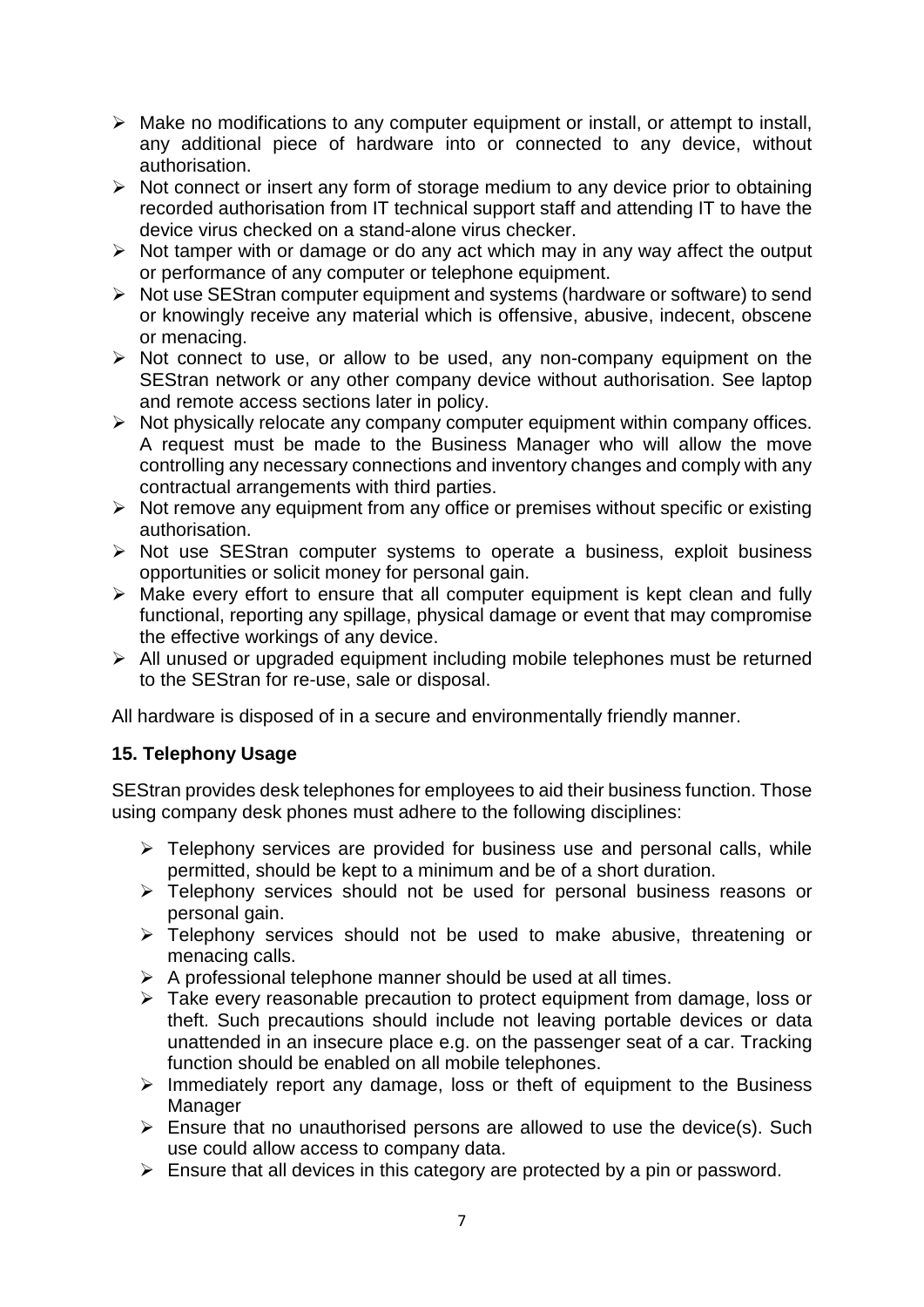- $\triangleright$  Where a personal mobile device is used to access mail, this must be on the understanding that the device has a remote wipe, password protection and device encryption policy applied.
- $\triangleright$  Personal mobile phone usage on SEStran mobile telephones should be kept to a minimum during working hours and contained within call and data allowance.

# **16. E-Mail Usage**

SEStran provides e-mail facilities to all staff to enable effective business communication. All email messages are virus scanned prior to being delivered to staff.

Users of the mail system should adhere to the following rules and guidelines:

## **16.1** Privacy

- $\triangleright$  Email is provided for the purpose of business correspondence and therefore employees should not expect privacy in anything they send, receive or store on SEStran' systems. FoI implications should also be considered.
- $\triangleright$  Access to mailboxes will be granted to management to read an employee's mail box where there is a legitimate reason to do so, for example, a person is absent and an important email is expected or to investigate suspected breaches of any organisational policy, rule or regulation.

## **16.2** Sensitive Information

 $\triangleright$  The sending of sensitive or copyrighted material, trade secrets or proprietary financial information without express written authority from the Partnership Director is strictly forbidden.

# **16.3** Legal

 $\triangleright$  The sending of any material that could be deemed abusive, threatening, defamatory, disparaging, libellous, criminal, pornographic or discriminatory is strictly forbidden. If unsure please refer to your manager for assistance. Please refer to SEStran Violence at Work Policy

[http://www.sestran.gov.uk/uploads/SEStran\\_Violence\\_at\\_Work\\_Policy.pdf](http://www.sestran.gov.uk/uploads/SEStran_Violence_at_Work_Policy.pdf)

- Legal advice is, generally speaking, privileged. As such SEStran would not be obliged to disclose emails containing legal advice in any court or regulatory proceedings. This is a very important protection but one which can be lost if legal advice emails are disseminated widely. It is important therefore not to forward on any legal advice emails unless strictly necessary and not to do so to a wide group of people.
- $\triangleright$  Except where legal privilege applies, all emails, however confidential, may have to be produced in evidence in court proceedings so caution should be exercised when discussing matters of a confidential, controversial or disputed nature.

## **16.4** Personal Use

- Occasional personal use is accepted.. Overuse of systems for personal, nonbusiness communication during working time or after hours is strictly forbidden.
- $\triangleright$  Sending personal emails directly to large distribution groups (mass mailings, chain letters etc.) is strictly forbidden.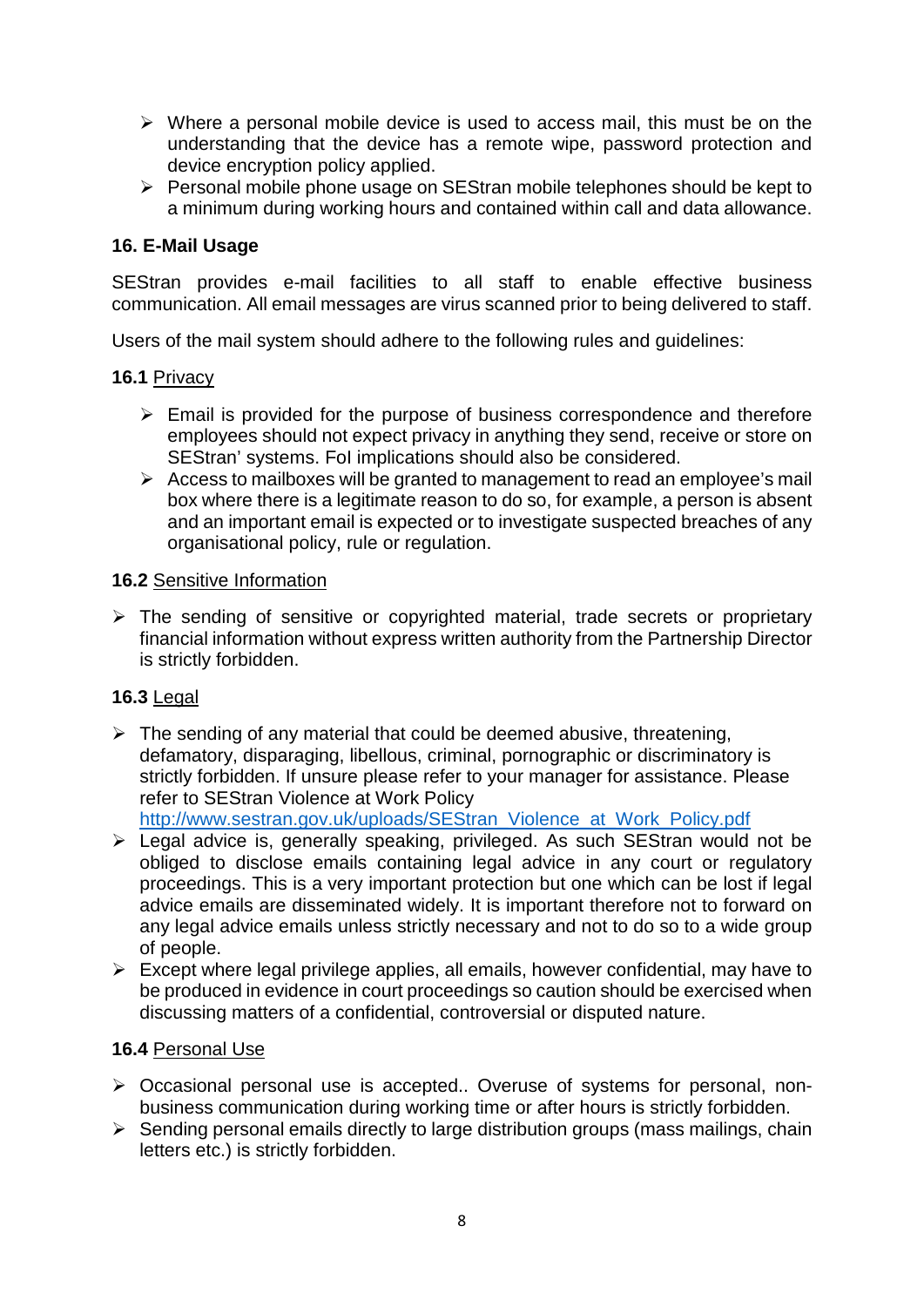$\triangleright$  The use of the email system to pursue personal business interests is strictly forbidden.

## **17. WiFi**

SEStran provides Wireless Internet communication facilities to enable effective business function and communication for all internal users with suitable devices and is not for personal use.

## **17.1** Guest Wi-Fi Access

The guest Wi-Fi facility is provided to allow visiting guests a particular level of service.

 $\triangleright$  Any Guest misuse of the service will result in an immediate exclusion.

SEStran accepts no liability for any harm to systems or data when making use of this facility.

## **18. Hacking, Cracking and Unauthorised Access**

All users and contractors utilising company or client computer systems must strictly adhere to the following rules:

Any third party access must be authorised by the appropriate manager.

No user may use the company's Internet connection to deliberately disable or overload any computer or network (including the company's own network), or to circumvent any system intended to protect the privacy or security of another user.

Users must not intentionally seek information about, obtain copies of, or modify files, other data, or passwords belonging to other users, unless explicitly authorised to do so by those users.

Users may not attempt to circumvent user authentication or security of any host, network, or account, both internal and external. This includes, but is not limited to, accessing data not intended for the user, logging into a server or account the user is not expressly authorised to access, or probing the security of other networks.

The deliberate introduction of viruses, or malicious tampering with any computer system, internal or external, is expressly prohibited. Any such activity will result in disciplinary proceedings.

Users must not attempt to circumvent anti-piracy measures through code modification or the use of license keys obtained via key generator software ("Cracking").

## **19. External Devices (USB Sticks/Hard Dives/CD-R and DVD-R drives)**

The use of external devices is only permitted upon application to the Business Manager. If approved, the Business Manager will issue an approved device for the staff member to use.

Any member of staff obtaining an external device must adhere to the following:

 Users are responsible for safe keeping of their work, USB Pen Drives, external USB hard drives, or external CD/DVD Rom drives.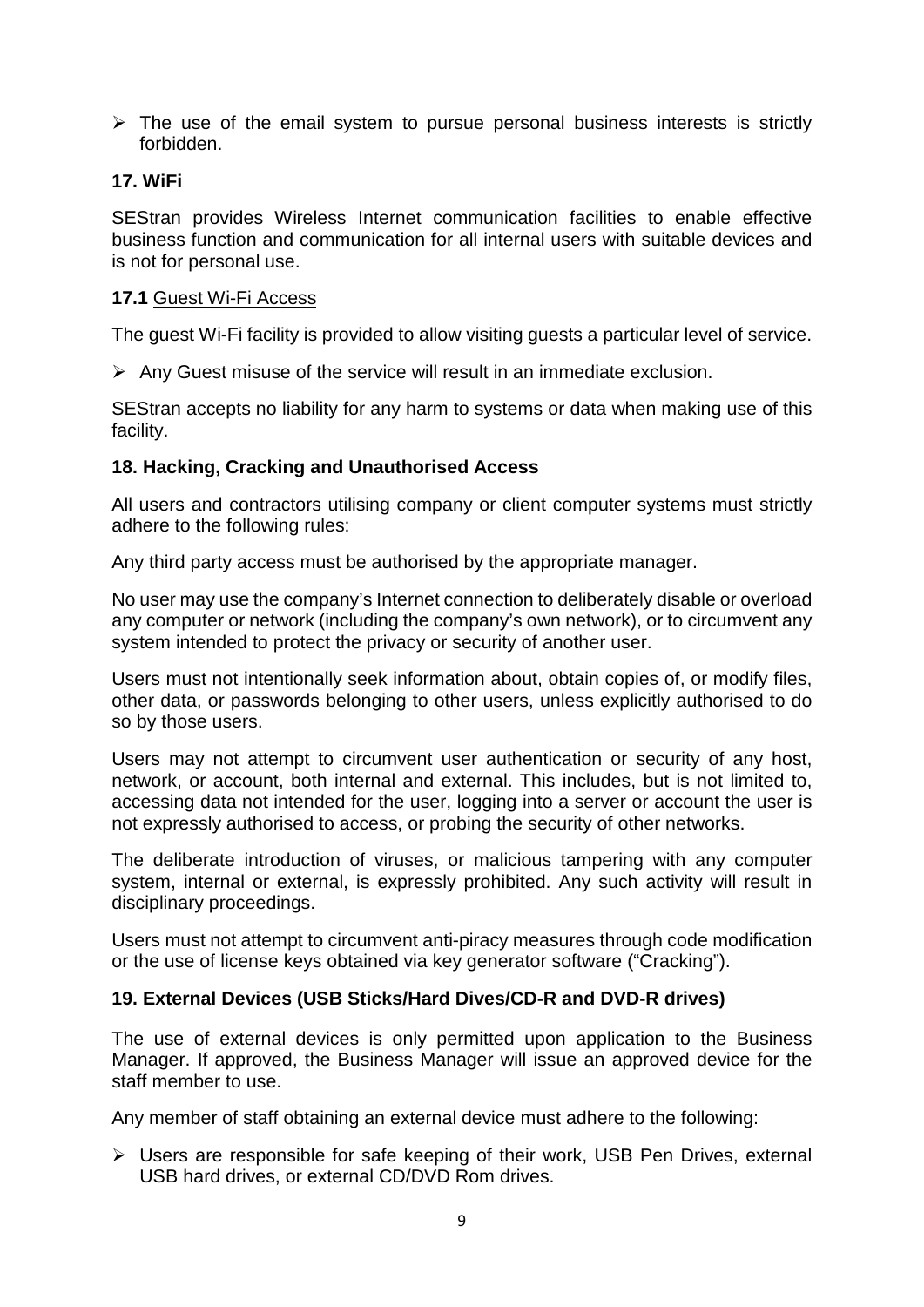- $\triangleright$  Loss of any SEStran external device must be reported immediately so that any potential risk can be appropriately assessed.
- $\triangleright$  Users must not attempt to alter or circumvent the device encryption in place on supplied external devices.

## **19.1** Prohibitions

 $\triangleright$  It is strictly prohibited to use any external device provided by SEStran for purposes other than that which intended.

## **19.2** Misuse

It is the responsibility of all staff that should you learn of any misuse or inappropriate use of software, hardware or mobile devices, you should immediately notify your line manager.

## **20. Data Management and Classification**

Data access control decisions are appropriately distributed throughout the organisation and handled by Data Owners. Every piece of data and information in SEStran has an owner, the person or group responsible for determining how that data and/or information should be managed, classified and protected.

Owners of data and information are expected to establish appropriate access controls for their data. Access to data should be limited to the appropriate set of people. Typically, access is granted to employees on a need-to-know basis, when it is required for them to perform their jobs.

Nobody should attempt to circumvent access protection. When access is needed but not available, authorisation should be sought from the data owner.

If you are given access to data or information, you must maintain its established access policy. For example, you may neither expose nor give data to someone who would not otherwise be granted access to it.

SEStran classifies information as either public or confidential.

## **20.1** Public Information

Public information is that which has been intentionally and explicitly made available to the public. This does not include processed data from SEStran's services, even if the content was collected from public sources.

## **20.2** Confidential Information

Confidential information is any non-public information that is proprietary; licensed by; or entrusted to SEStran. It is everyone's responsibility to exercise due care and attention to ensure that confidential information stays confidential. Confidential information should not be shared with anyone unless proper authorisation has been granted.

Unless specified otherwise, all data within SEStran is considered Confidential and should be protected and treated accordingly, in line with SEStran Records Management Plan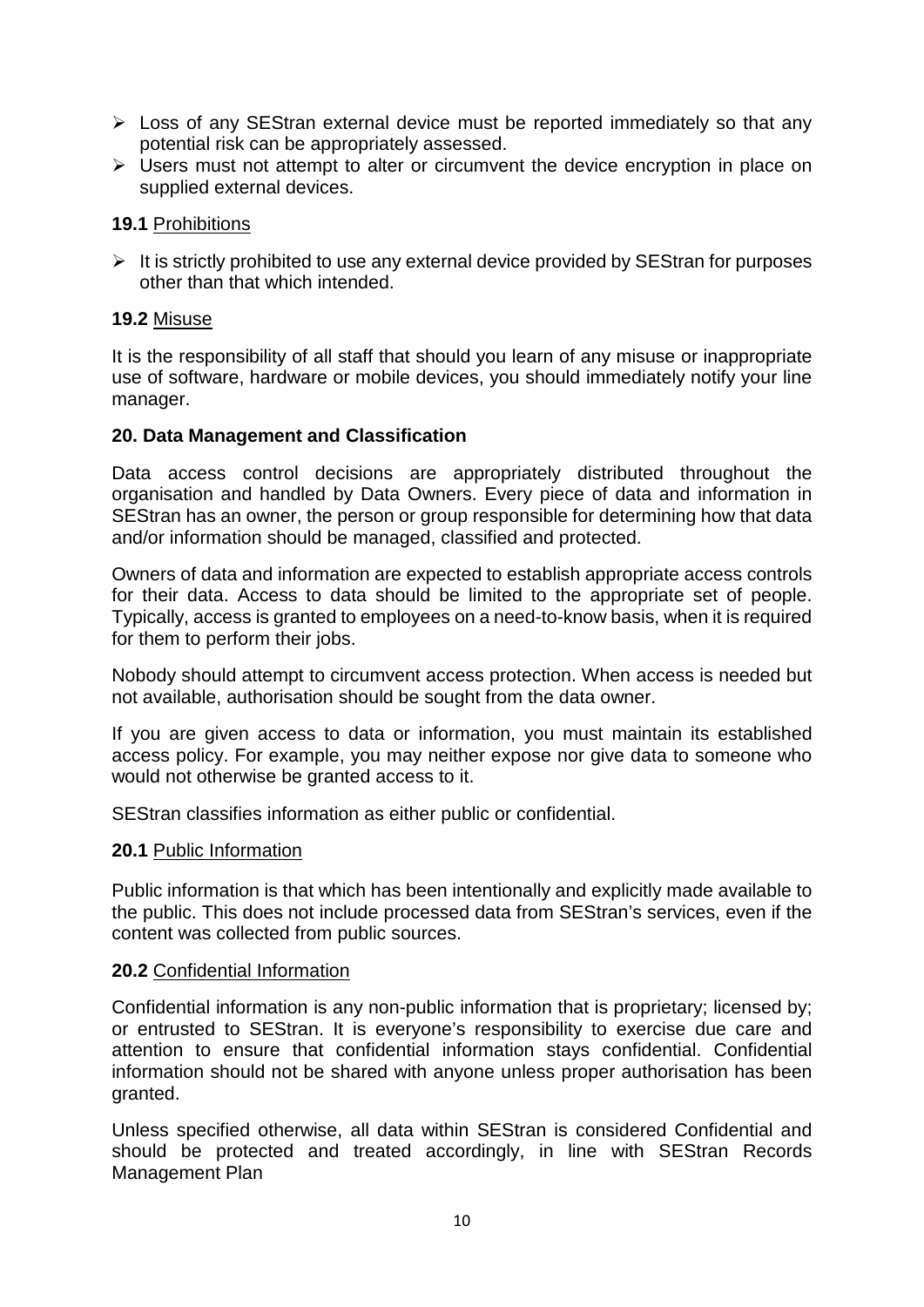# **21. Data Backup**

While information can only be Public or Confidential within SEStran so data can be "live" or "recovery" or "archive".

# **21.1** Live Data

- $\triangleright$  SEStran provides all staff access to a network storage location with adequate storage for business needs.
- $\triangleright$  Data must be retained solely on network drives whenever it is practicably possible to do so in order to ensure routine backups capture users' live data – exceptions exist solely for onsite consultants with SEStran laptops but no regular access to SEStran networks.
- $\triangleright$  Data will be protected by a clearly defined and controlled back-up procedure which generates data for archiving and contingency recovery purposes.
- $\triangleright$  The backup copies will be clearly labelled and held in a secure area.
- $\triangleright$  The backup process will allow for the recovery of several generations of backup.
- $\triangleright$  Back-up data should be regularly tested to ensure it is sufficient and accurate.

## **21.2** Recovery Data

- $\triangleright$  Recovery procedures should be in place to recover to a useable point.
- $\triangleright$  Recovery data should be sufficient to provide an adequate level of service and recovery time
- $\triangleright$  Recovery data should be used only with the formal permission of the data owner or as defined in the documented contingency plan for the system.
- $\triangleright$  In order to ensure that corruption is not propagated to recovered data it should be thoroughly tested before being pushed to "Live".

# **21.3** Archive Data

- $\triangleright$  Archived data is information that is no longer in current use, but may be required in the future, for example, for legal reasons or audit purposes.
- $\triangleright$  Archived and recovery data should be accorded the same security as live data and should be held separately preferably at an off-site location.

# **22. Equipment, Media and Data Disposal**

It is a legal requirement of SEStran that should a computer ever have been used to process personal data, as defined by the Data Protection Act (1998), SEStran has to ensure the associated storage media should be disposed of only after reliable precautions to destroy the data have been taken.

Many software packages have routines built into them which write data to temporary files on the hard disk for their own purposes. Users are often unaware that this activity is taking place and may not realise that data which may be sensitive or confidential is being stored automatically on their hard disk.

Therefore, disposal of any IT equipment should only be arranged through the Business Manager who will arrange for storage media to be securely wiped, and supply a certificate of disposal.

# **23. Key Data Security Disciplines**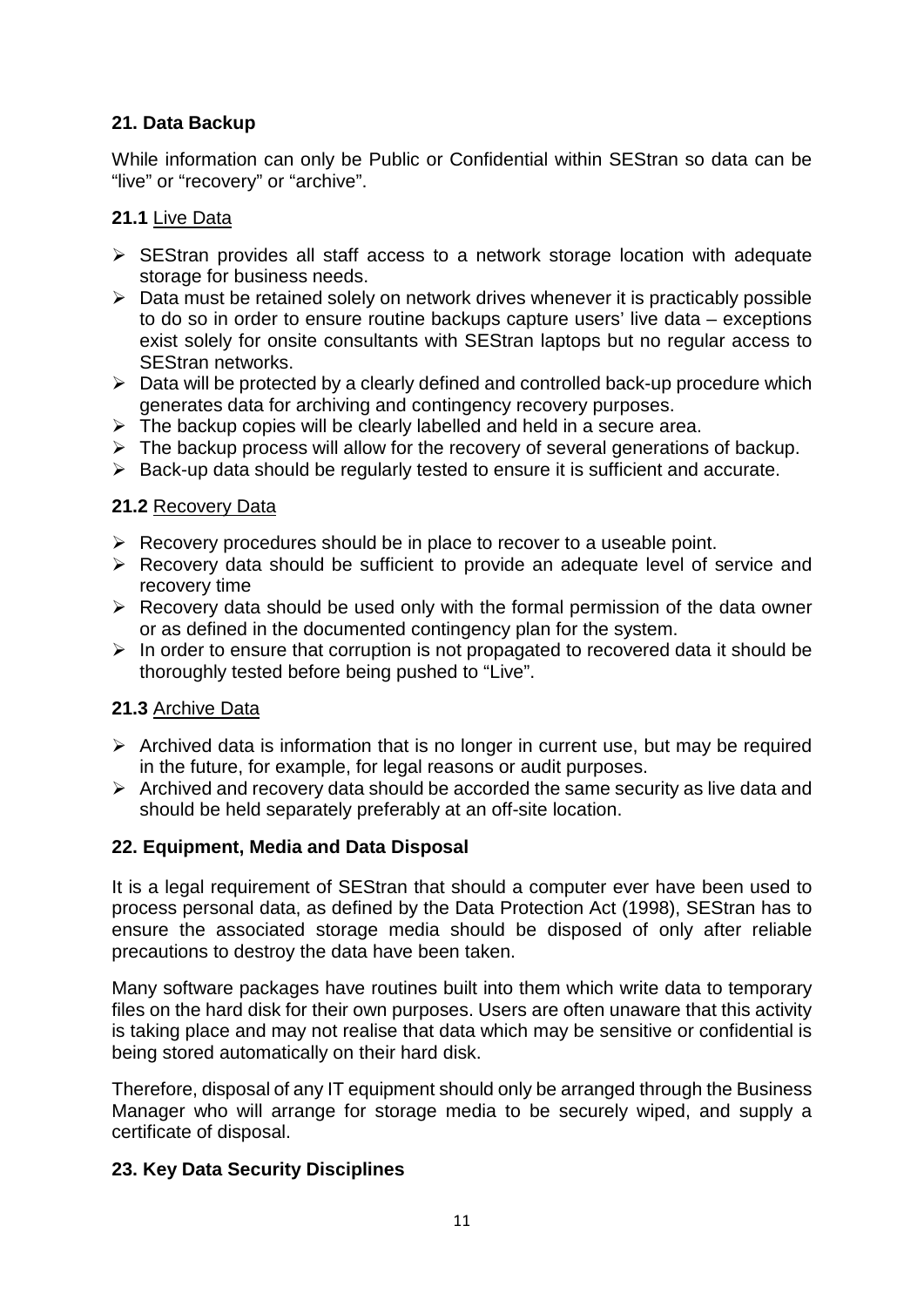## **23.1** Obligations

- $\triangleright$  SEStran holds confidential and personal information on a number of companies, Members, permanent and contract resources, past and current. Users must be aware of and adhere to the responsibilities imposed by the Data Protection Act (1998).
- $\triangleright$  SEStran holds detailed files and data relating to a number of organisations, contracts and agreements which must be treated with utmost confidentiality at all times.
- $\triangleright$  Users must report potential data security risks to their line manager or the Partnership Director.
- $\triangleright$  Users must always report any data loss or potential data loss to their line manager or the Partnership Director.
- $\triangleright$  Users must always ensure any data being sent out from the office is appropriately encrypted, consult the IT Service Desk if unsure.
- $\triangleright$  The obligation to keep information confidential continues after an employee's employment or contract with SEStran has ended, without limitation of time.
- $\triangleright$  In the case of printed materials always ensure they are marked with an appropriate statement of confidentiality.

## **23.2** Prohibitions

- $\triangleright$  Users must never issue any confidential or sensitive information to third parties unless they have obtained the necessary written authorisation to do so.
- $\triangleright$  Users must never use any company data for personal use or gain.

## **24. Physical Security**

## **24.1** Offices and Premises

SEStran offices are located within Scottish Government premises and have a security entrance.

All staff and Consultants are issued with security identification badges and these should be worn at all times whilst on the premises. The transfer of badges, keys and other security devices is prohibited. Staff and Consultants leaving employment with SEStran must return all badges, keys and portable devices they have responsibility for.

To gain access, security passes must be presented and PIN number entered at the turnstile. Please contact the Business Manager is you forget your PIN.

Employee permitted hours of access are between 07:00 – 19:00 The security is designed to protect the fabric of the buildings as well as ensuring the physical security of all assets including organisational data.

A continuous dedicated reception/security service is provided for the main reception desk between 07:00 – 19:00. Access out-with these hours must be requested prior to visiting the offices.

Local network equipment is located in locked cabinets and where appropriate within secured areas and only staff or Consultants who have legitimate business and whose job require it should be allowed to enter areas where computer systems are located.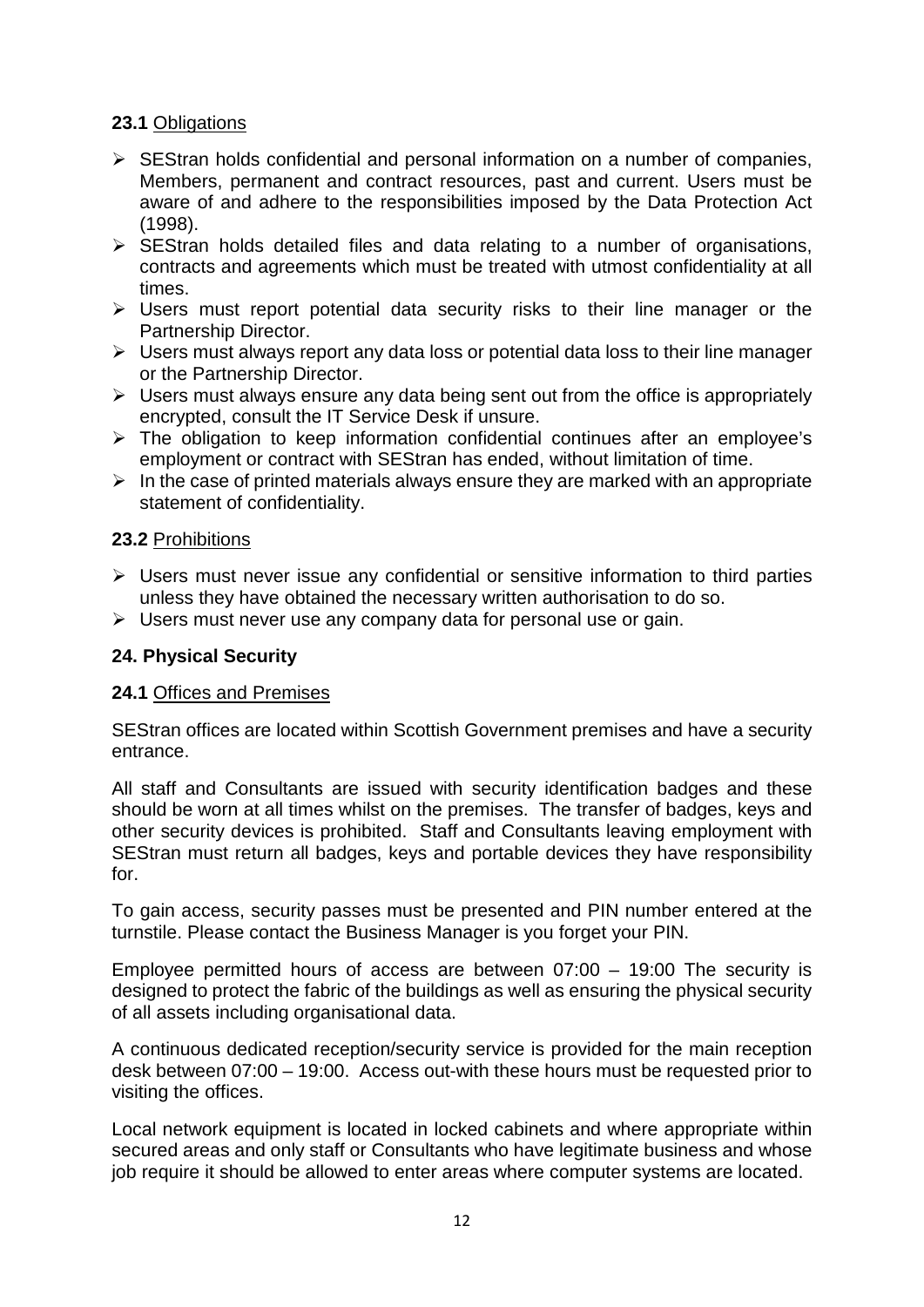Confidential records are located in locked cabinets.

## **24.2** Visitors and Contractors

All visitors to SEStran premises should have official identification issued by Scottish Government reception/security personnel, be escorted at all times and their arrival and departure times recorded.

Visitors should not be afforded an opportunity to casually view computer screens or printed documents produced by any information system without authorisation.

There is a requirement for all managers to have a procedure in place for the secure control of contractors called upon to maintain and support IT equipment and software. The contractor may be on site or working remotely via a communications link.

## **24.3** Physical Security Disciplines

All information held on the networks including databases, file systems, documents and emails are the property of SEStran. This includes, but is not limited to, any such documents or information which you create and store on the company network.

## **24.4** Obligations

- $\triangleright$  Always ensure your external visitors report to reception.
- $\triangleright$  Be aware that external visitors may have access to your floor/office space.
- $\triangleright$  Keep a clear desk, securing any valuable equipment or data appropriately.
- $\triangleright$  Ensure confidential information is not left displayed on screens or desks while unattended.
- $\triangleright$  Think before you print in order to reduce the risk of unauthorised access to hard copies of sensitive data.
- $\triangleright$  Always ensure hardcopy is marked with a confidentiality disclaimer.
- $\triangleright$  Ensure any hard copy printouts containing confidential information are kept secure (and under lock and key where necessary) when non-SEStran employees such as cleaners and maintenance staff have access to the premises.
- $\triangleright$  Ensure any hard copy printouts containing confidential information are kept secure when accessing SEStran' network from a remote location.
- Use the shredder or contact the Scottish Government Facilities Services Helpdesk to destroy sensitive waste.
- $\triangleright$  Keep confidential records stored in locked filing cabinets..
- $\triangleright$  Any requests for additional lockable storage, where the personal lockable drawer unit and departmental lockable storage units are insufficient, should be made to your line manager.

# **24.5** Prohibitions

- $\triangleright$  Do not let unknown persons follow you into restricted areas of the office building.
- $\triangleright$  Staff must not attempt to gain access to areas which are normally restricted to them.
- $\triangleright$  Information must not be removed from SEStran premises without permission from the Partnership Director, and in line with the Data Protection Act (1998).

# **25. Network & Logical Security**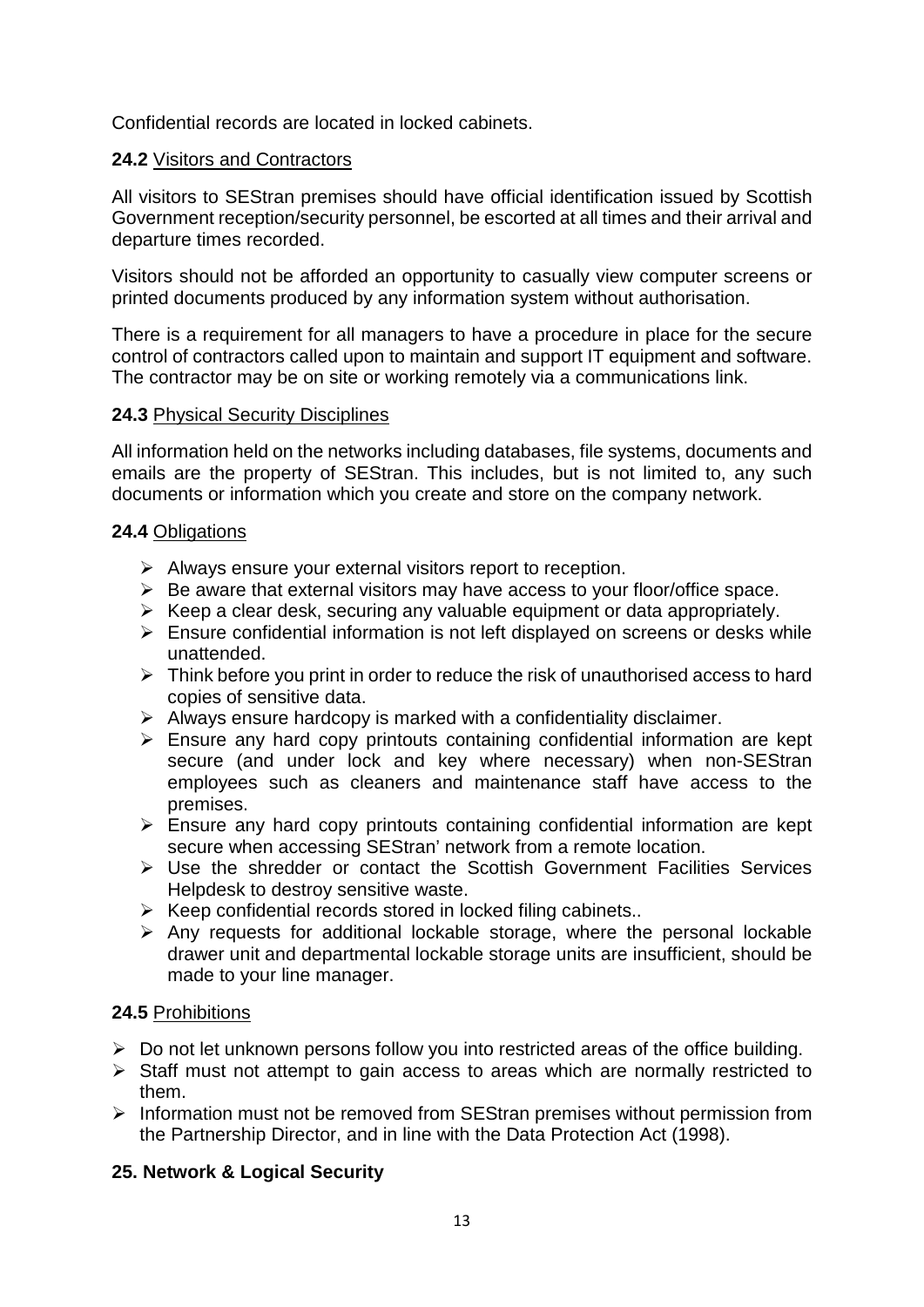## **25.1** Network Security

It is the responsibility of the Business Manger to ensure that access rights and control of traffic on all SEStran networks are correctly maintained. IT Service Desk will be responsible for implementing all required controls to access assets and data.

The Business Manager must maintain open communications with data and asset owners to ensure the IT Service Desk is informed of new users requiring access and those users who no longer need access either through changing job role or leaving the employment of SEStran.

It is the responsibility of IT to ensure that data communications to remote networks and IT facilities do not compromise the security of SEStran systems.

## **25.2** System Documentation

All systems should be adequately documented by IT Service Desk and should be kept up to date such that documentation matches the state of the system at all times.

System documentation, including manuals, should be physically secured when not in use. An additional copy should be stored in a separate location which will remain secure, even if the computer system and all other copies are destroyed.

Distribution of system documentation should be formally authorised by the system manager.

System documentation may contain sensitive information, for example, descriptions of applications processes, authorisation processes.

## **25.3** Review

SEStran, in consultation with IT will conduct an annual review of its network infrastructure to ensure that it is utilising new technologies where appropriate and remains compliant with emerging best practices.

## **26. Logical Security Disciplines**

## **26.1** Obligations

- $\triangleright$  Always ensure data being sent from the office is appropriately encrypted, consult the IT department if unsure.
- $\triangleright$  Always ensure appropriate disclaimers are in place where necessary.
- $\triangleright$  Ensure data is saved to the network drives and not to local hard disks so that appropriate backups are made and retained.
- Ensure you store personal electronic data to an appropriately secured and restricted area within SEStran systems.
- **26.2** Prohibitions
- ▶ Do not knowingly corrupt any data held within SEStran's computer systems.
- $\triangleright$  Do not load any data into any company system that has not been sourced internally or via customer uploads.
- $\triangleright$  Do not remove or upload to any third party site any company data from any company office or premises without specific authorisation.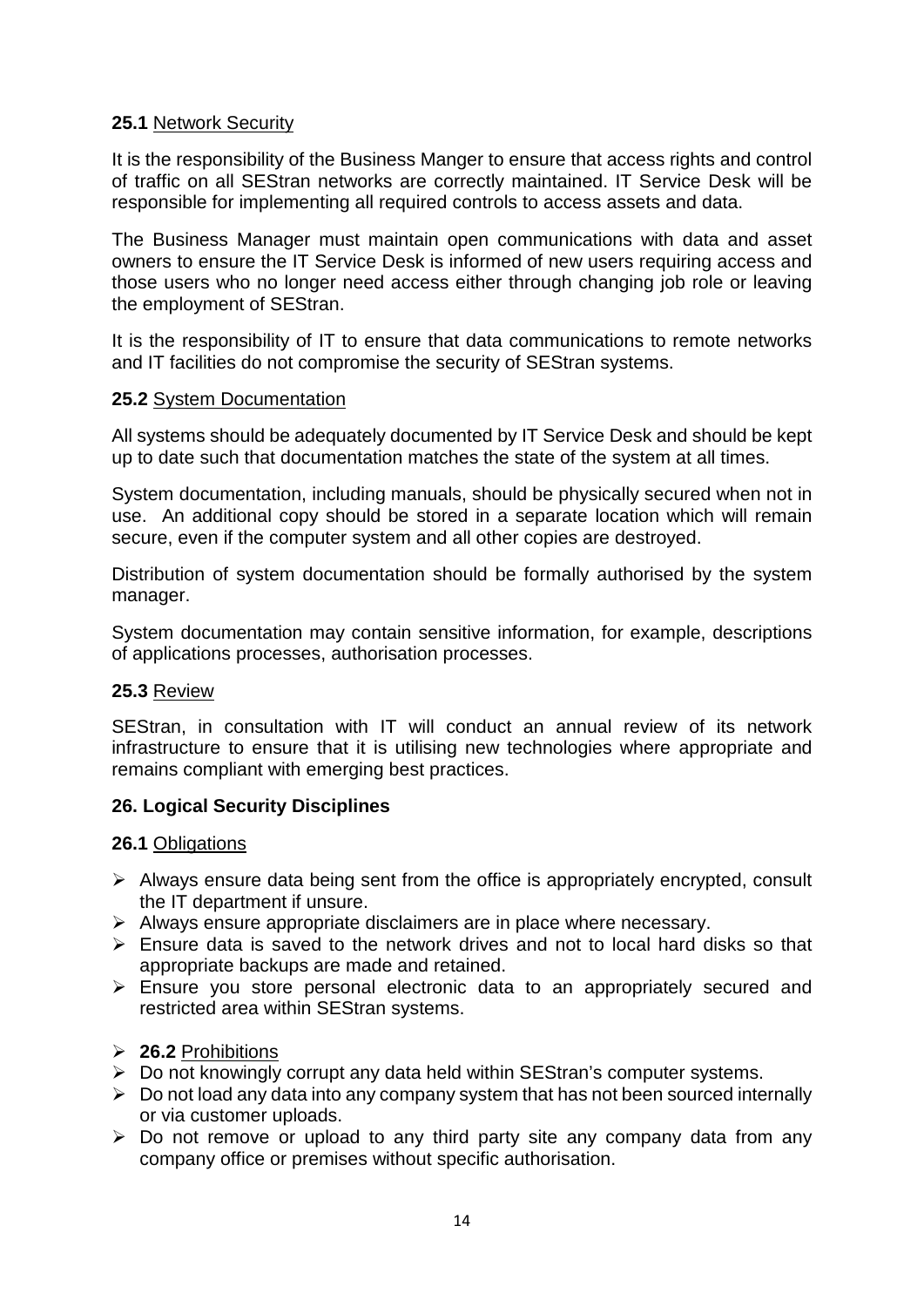## **26.3** Servers and networking

The installation and management of servers and networking equipment (such as routers, switches, firewalls, etc.) is the responsibility of IT.

All sites should be protected by appropriate security mechanisms such as Firewalls, Intrusion Detection Systems (IDS), Intrusion Prevention Systems (IPS), load balancers, etc. Security architectural decisions are a responsibility of the Partnership Director and IT

There must always be a clearly defined owner for each device. The owner is typically the same person who requested the device and is normally the primary user. In the case of network connections, if IT is unable to determine the owner of a connection, they will disable it.

IT is also responsible for maintaining network, server, and application security. They should periodically audit the security of these devices and connections, validate that they are in compliance with the current secure configuration standards, and promptly address any concerns and recommendations raised as a result of these audits.

## **26.4** Patch Management

The IT Service Desk is responsible for Patch and Vulnerability management for the entire network including laptops, workstations, servers, networking devices, and supporting platforms.

All patches should be applied only after successful implementation in a testing environment, and the creation of a proper roll-back procedure.

However, critical patches should be applied not later than 48 hours of their release.

# **27. Passwords & Users**

## **27.1** User Identification and Password Security

Your username and password identify you on SEStran systems. If you give someone else your password or through negligence allow them to obtain it then any subsequent actions performed by them, or any third parties to whom they subsequently make it available, will be in your name. You will be held responsible for any activity or transactions carried out under your logon ID. With the exception of mailbox monitoring, during periods of annual leave and sickness absence.

It is therefore essential that all staff maintain good password security.

Poor password security can result in the compromise of SEStran entire corporate network. As such all employees (including temporary, contract and third party staff with access to information and/or systems) are responsible for taking the appropriate steps to secure their passwords.

Multiple staff access SEStran social media accounts using shared password credentials.

## **27.2** Password System Rules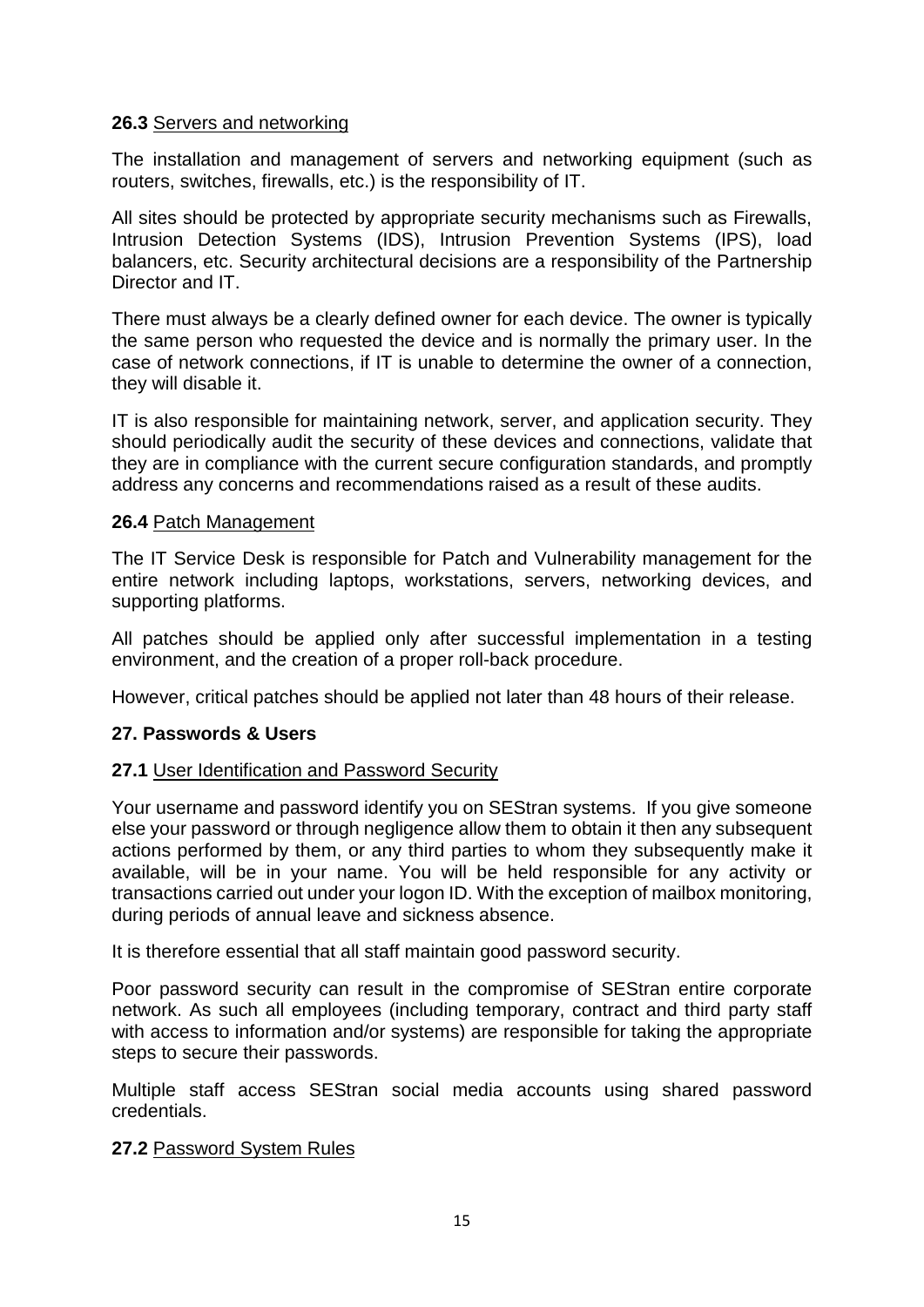As passwords are the primary preventative control mechanism for access to computer resources, where functionality permits, the system software will impose a limit of five invalid sign-in attempts before an account is locked out and require the use of complex passwords.

Complex passwords must contain three of the following four character groups and be at least seven characters in length:

- $\triangleright$  English uppercase characters (A through Z).
- $\triangleright$  English lower case characters (a through z).
- $\triangleright$  Numerals (0 through 9).
- $\triangleright$  Non-alphabetic characters (such as !, \$, #, %).

Any password lockout will require helpdesk intervention.

Password protected screen locks are automatically initiated after 15 minutes of nonactivity.

#### **27.3** Password Disclosure

Should access be required to a particular system for which a password or security access has not already been granted, the user should contact their line manager to discuss whether they should be authorised to use this system and if a password or access can be issued.

SEStran employees and contractors must adhere to the following:

- $\triangleright$  Not solicit or attempt to solicit another user's password.
- $\triangleright$  Not log on to or use the system using another person's ID and password.
- $\triangleright$  Not disclose their password to any other users or third party. The only exception being a member of internal IT technical support for the sole reason of troubleshooting system issues. In this circumstance the password must be changed as soon as the issue has been resolved.

User access levels are subject to an annual review.

#### **27.4** Password Protection

As well as avoiding direct password disclosure it is also the user's responsibility to prevent anyone else from acquiring their password by other means. Users should therefore:

- $\triangleright$  Never have a password that is easy to quess.
- $\triangleright$  Never write passwords down.
- $\triangleright$  Never allow anyone to observe you entering your password.
- Ensure that the 'Remember My Password' function of all applications is never selected and never enabled.

#### **27.5** Password Changes

Passwords should be changed regularly. If at any time you suspect that someone else might know or have guessed your password, regardless of the length of time it has been in use, change it immediately.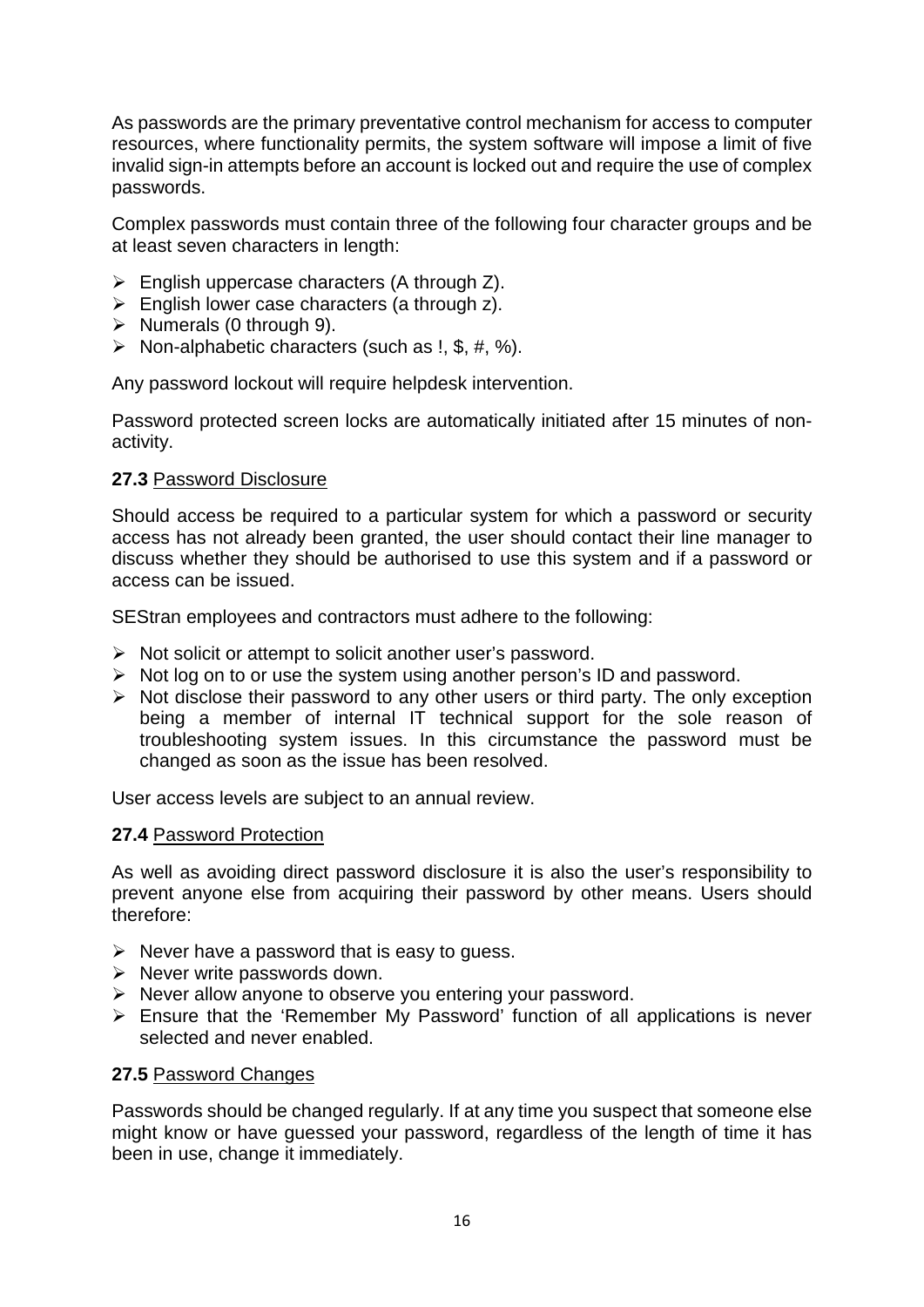All network passwords should be changed at least every 120 days; this will be set by network policy.

All system-level passwords (e.g. root, administrator etc.) must be changed at least every 30 days. Where functionality allows passwords will be auto-aged on this basis.

Any requests for a password reset should be directed to the IT Help Desk; the IT Help Desk may ask for proof of identity before performing the reset.

## **27.6** User Logon Disciplines

All users of SEStran systems must comply with the following general rules:

- $\triangleright$  Change passwords regularly (this will be enforced by the system where possible).
- $\triangleright$  Lock workstation when away from desk.
- $\triangleright$  Log off or reboot their workstation at the end of each day.

## **28. Remote Access**

Remote access is defined as 'access to IT resources or data from a location external to the SEStran office.' It is the intention of SEStran to ensure that unauthorised use of or access to resources is kept to a minimum, and that risks including loss of confidential data, intellectual property, damage to internal systems and reputational risks are effectively mitigated.

Any remote access to SEStran systems requires authorisation from line manager, in line with the SEStran Home Working Policy.

[http://www.sestran.gov.uk/uploads/SEStran\\_Home\\_Working\\_Policy\\_2016.pdf](http://www.sestran.gov.uk/uploads/SEStran_Home_Working_Policy_2016.pdf)

Remote working users must:

- $\triangleright$  Immediately notify the IT help desk of breach of security of access credentials.
- $\triangleright$  Not carry out any sensitive or confidential work when in a place where 3rd parties could view information on the screen. This obligation applies even when working at home, if other individuals are or may be present.
- $\triangleright$  Give the same consideration to any remote connection as to their on-site connection.
- $\triangleright$  Not print out any confidential information unless absolutely necessary and dispose of confidential material using the appropriate method e'g shredder or sensitive waste uplift through the helpdesk. .
- $\triangleright$  Continue to adhere to all aspects of the Information Security Policy.

## **29. Malware & Threat Protection**

Malware is one of the greatest threats to our IT systems. SEStran seeks to minimise the risks of malware through education, good practice and up to date anti-virus software on all computers.

Malware becomes easier to avoid if staff are aware of the risks with unlicensed software or bringing data/software from outside the organisation. Anti-virus measures reduce the risks of damage to the network.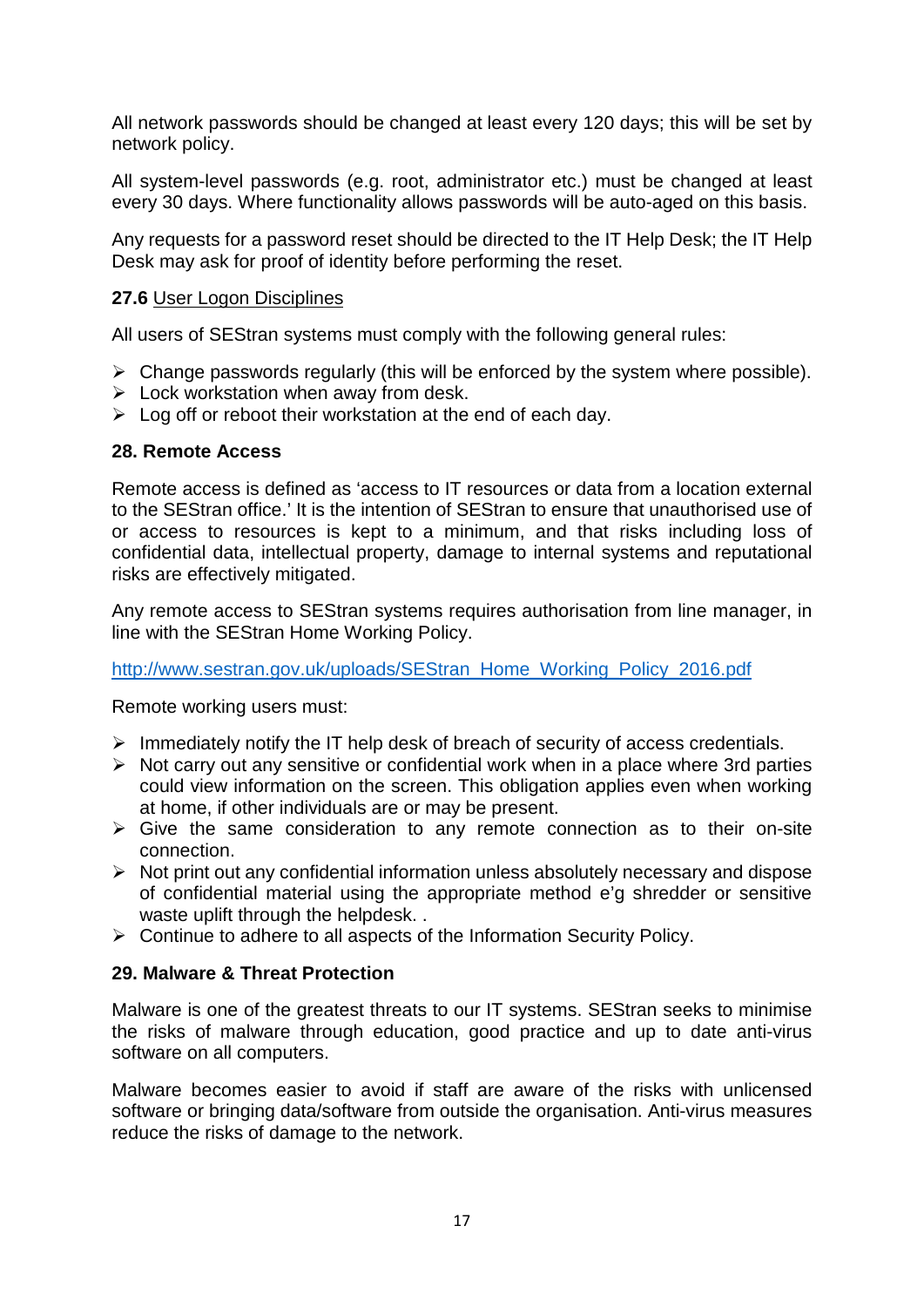IT centrally maintains and updates the currency of the virus definition files on servers and desktops, but users (especially peripatetic) are responsible for checking that virus updates are automatically occurring on all desktop machines. Advice and support is available from IT if any remedial action is necessary.

Computer viruses could cause major disruption to SEStran, its partners and its relationship with those partners, as well as considerable reputational damage. Through automated measures as well as staff and contractor vigilance, virus disruption to business operation should be kept to an absolute minimum

Users should report any viruses detected/suspected on their machines immediately to internal IT. No newly acquired disks from whatever source are to be loaded unless they have previously been virus checked by IT.

Users must be aware of the risk of viruses from emails and the Internet. If in doubt about any data received please contact IT Service Desk for anti-virus advice.

## **Malware Protection Principles**

## **29.1** Obligations

- $\triangleright$  Particular attention must be paid when opening e-mail attachments, especially when containing macros that come from unknown, suspicious or untrustworthy addresses. If at all in doubt please do not open the attachment and contact the IT Service Desk.
- $\triangleright$  Any infection, data corruption or system damage (or threat thereof) must be reported immediately to the IT ServiceDesk.
- $\triangleright$  Never download or attempt to download files from unknown or suspicious source.
- $\triangleright$  Do not download or attempt to download any executable code from any web site. If this type of download is required please log a call with the IT Service Desk.
- $\triangleright$  Never open an email attachment unless you are expecting it.
- $\triangleright$  Never click on a link within an email asking for disclosure of personal information.
- $\triangleright$  Never download or attempt to install software to your computer.
- $\triangleright$  Never attempt to download files from file sharing sites such as RapidShare.

## **29.2** Prohibitions

- $\triangleright$  The removal or disabling, or any attempt to remove or disable, any antivirus software is strictly forbidden.
- $\triangleright$  Do not connect, or attempt to connect, any laptop, or any portable device to SEStran networks without prior authorisation from IT and a full virus check being performed.
- $\triangleright$  Do not connect, or attempt to connect any portable storage device for example USB sticks, diskettes, CDs/DVDs, digital cameras, personal mobile phones etc. from a source external to SEStran, to any SEStran networked device without prior authorisation from IT and a full virus check being performed.

## **30. Software**

SEStran will only permit authorised software to be installed on its PCs or portable devices, which will be managed by the IT Service Desk. The company has a duty to ensure that all applications in use are covered by appropriate licensing details and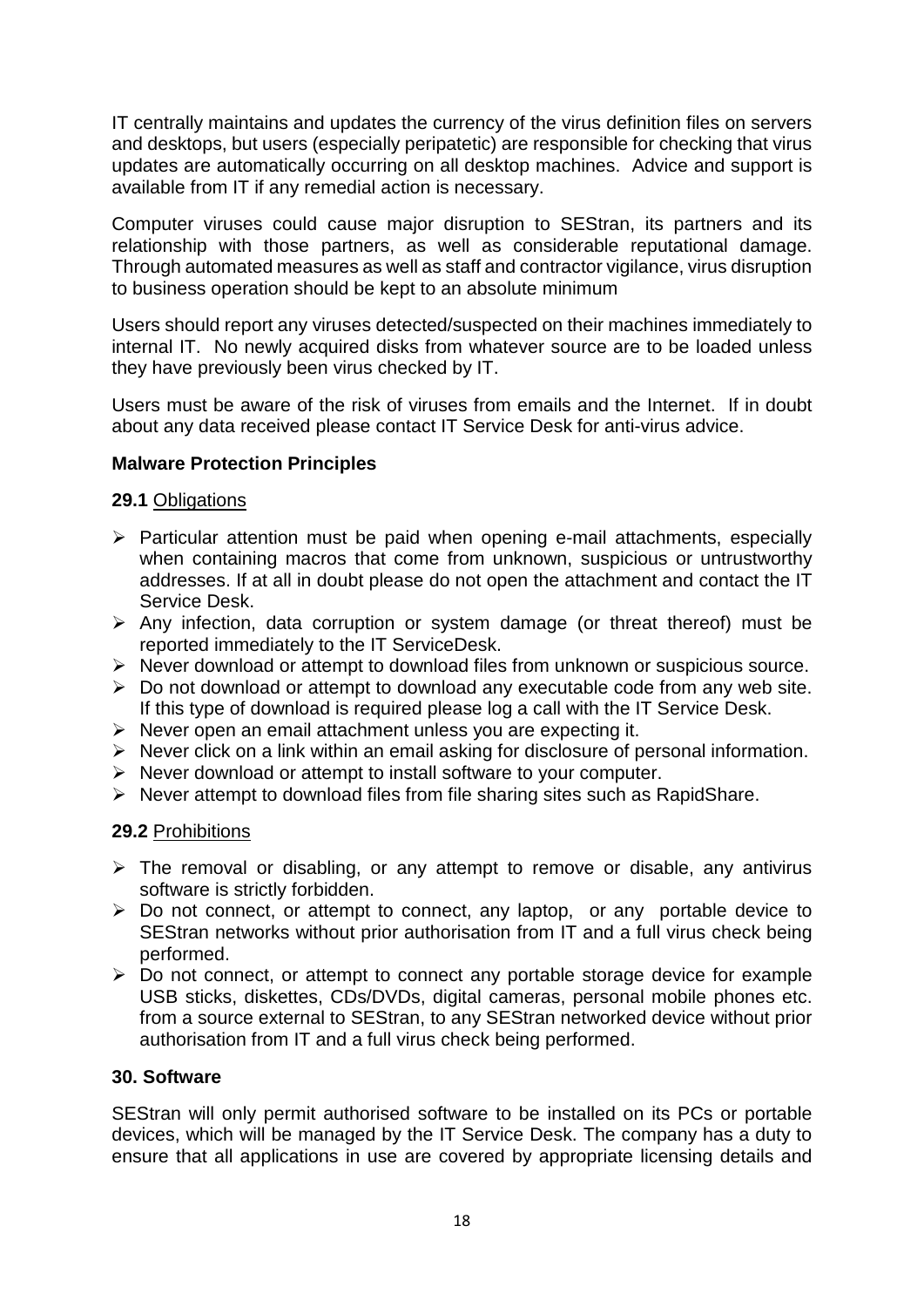associated Service Level Agreements and contracts (whether the software is free or not).

All software in use within SEStran must be centrally registered to ensure the company's licensing compliance and inventory details are accurate and that any testing environments during system upgrades are relevant and do not compromise the integrity of any testing due to missing applications.

#### **30.1** Authorised software

SEStran will require the use of specific general purpose packages (e.g., wordprocessing, spreadsheets, and databases) to facilitate support and staff mobility:

- $\triangleright$  Non-approved packages should be phased out as soon as practicable unless there is a definable business use.
- $\triangleright$  Where SEStran recognises the need for specific specialised PC products, such products should be registered with IT Service Desk and be fully licensed.
- $\triangleright$  Software packages must comply with and not compromise SEStran standards.
- Computers owned by SEStran are only to be used for the work of SEStran.

#### **30.2** Educational software

 $\triangleright$  Educational software for training and instruction should be authorised, properly purchased, virus checked and loaded by IT Service Desk.

#### **30.3** Leisure software

Computer leisure software is one of the main sources of software corruption and viruses which may lead to the destruction of complete systems and the data contained thereon.

- > The installation of leisure software on to computing equipment, including mobile phones, owned by SEStran is not allowed.
- $\triangleright$  Installation of leisure software may result in disciplinary action under the Disciplinary Procedure.

## **30.4** Unauthorised software

Please note and adhere to the following rules governing unauthorised software usage:

- $\triangleright$  Any copying, installation or execution of third party software (including games, screen savers, mp3 files, etc.) from any external storage medium is strictly forbidden (this excludes IT technical staff for the purpose to fulfil their role only).
- $\triangleright$  Any downloading of any software or code of any format from the Internet or other on-line service to any of the company's computers, laptops, portable devices and mobile phones, is strictly forbidden (this excludes IT technical staff for the purpose to fulfil their role only).
- $\triangleright$  The use of pirated or illegal software or media (including movies and music) is strictly forbidden.

If you learn of any misuse or inappropriate use of software or related documentation, you should immediately notify your line manager or the IT Service Desk.

## **31. Exchange of Information**